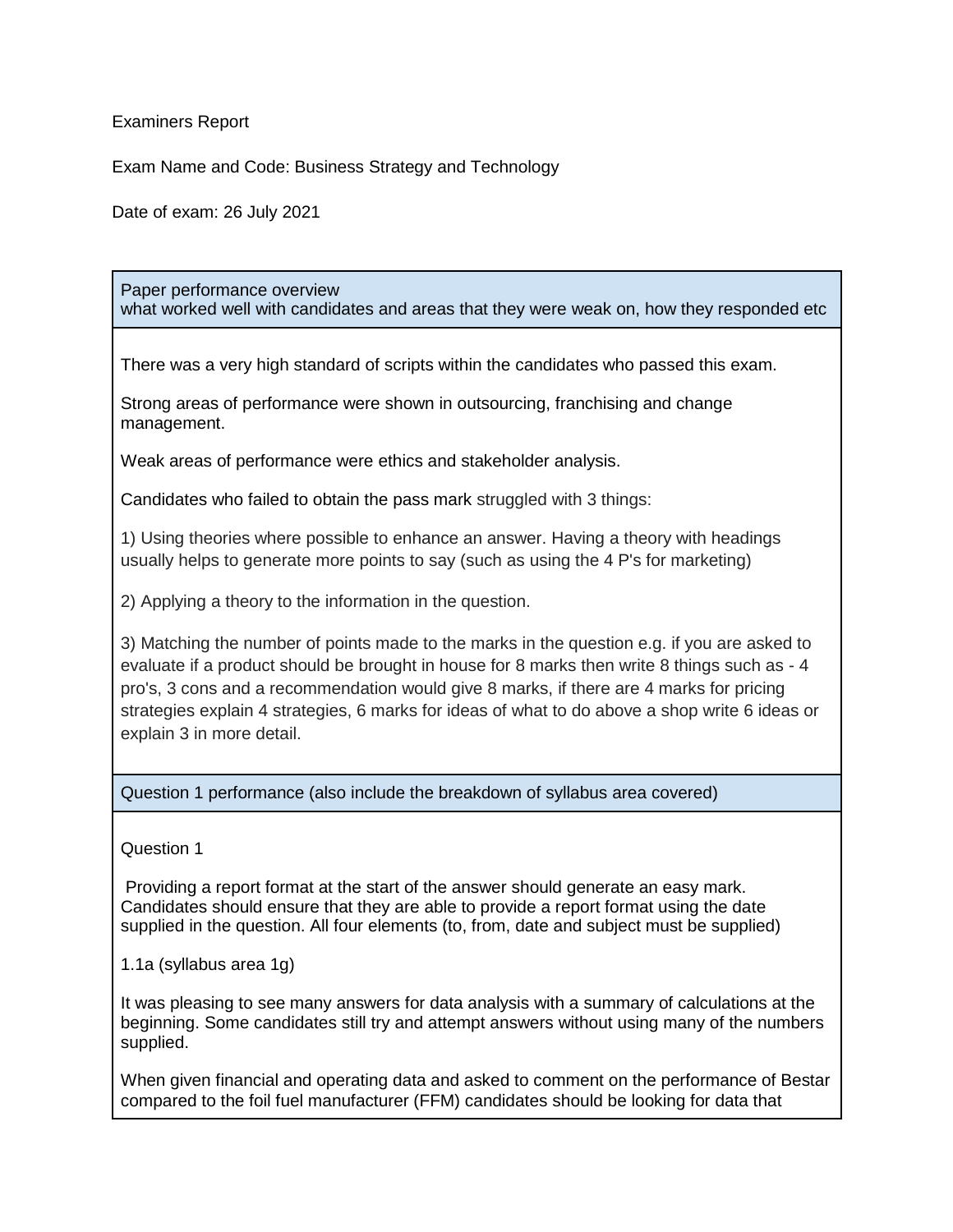stands out. In this case areas where Bestars data showed better performance than the FFM. It is useful to look at revenue growth and whether this is volume or price that has caused the growth as well as profit margins. To get the written marks, reasons for the differences must be explained rather than just saying operating margins have increased as revenue has increased more than costs. This is merely a description of the movement, not an explanation of what the underlying cause is.

Operating data is always provided as a steer to items to discuss. Candidates that didn't use the data on the number of employees and dealerships had less to comment on. Most candidates picked up the R&D which was obviously higher in Bestar than the FFM and calculated R&D costs as a percentage of revenue to support their comments.

Those that did not do any calcs on the FFM scored less marks as this meant they missed the discussion about the comparison of performance which was the main focus of the question.

Some candidates seemed to have missed the point of the question and although their calculations were based on Bestars performance, were not writing about Bestar's performance when compared to the FFM but instead were discussing why the Bestar car was better than a fuel car.

1.1b (syllabus area 2i)

A company should not start a marketing strategy without knowing what customer needs they are trying to satisfy. Some candidates missed this important starting point although a pleasing number picked this up within a discussion of desk and field research.

Candidates who used the marketing mix and put answers under the 4 P's generated many more marks than those who didn't use a model. Two points under each of the four headings would have generated 8 of the 12 marks available.

Under the product heading good candidates were able to think about the basic product as well as the augmented product. Most candidates did not comment that the product had some quality flaws to iron out.

Place is where to put it to sell. Whilst the actual ordering of the car was encouraged to be carried out online by Bestar the question clearly had Bestar operating from car dealerships. Exhibits even gave the number of car dealerships for Bestar and yet a surprising number of candidates still suggested that opening dealerships and allowing potential customers to test drive should be offered.

Within promotion Bestar already does social media so unless additional ideas were made in this area it didn't score any marks.

A few candidates fell into the trap of thinking marketing is just advertising rather than the 'process that identifies, anticipates and supplies customer needs'

1.2i (syllabus area 1d)

Many candidates made very good points about the tech company not having a long history of experience in car manufacturing, brand loyalty to cars and the purchase being a large spend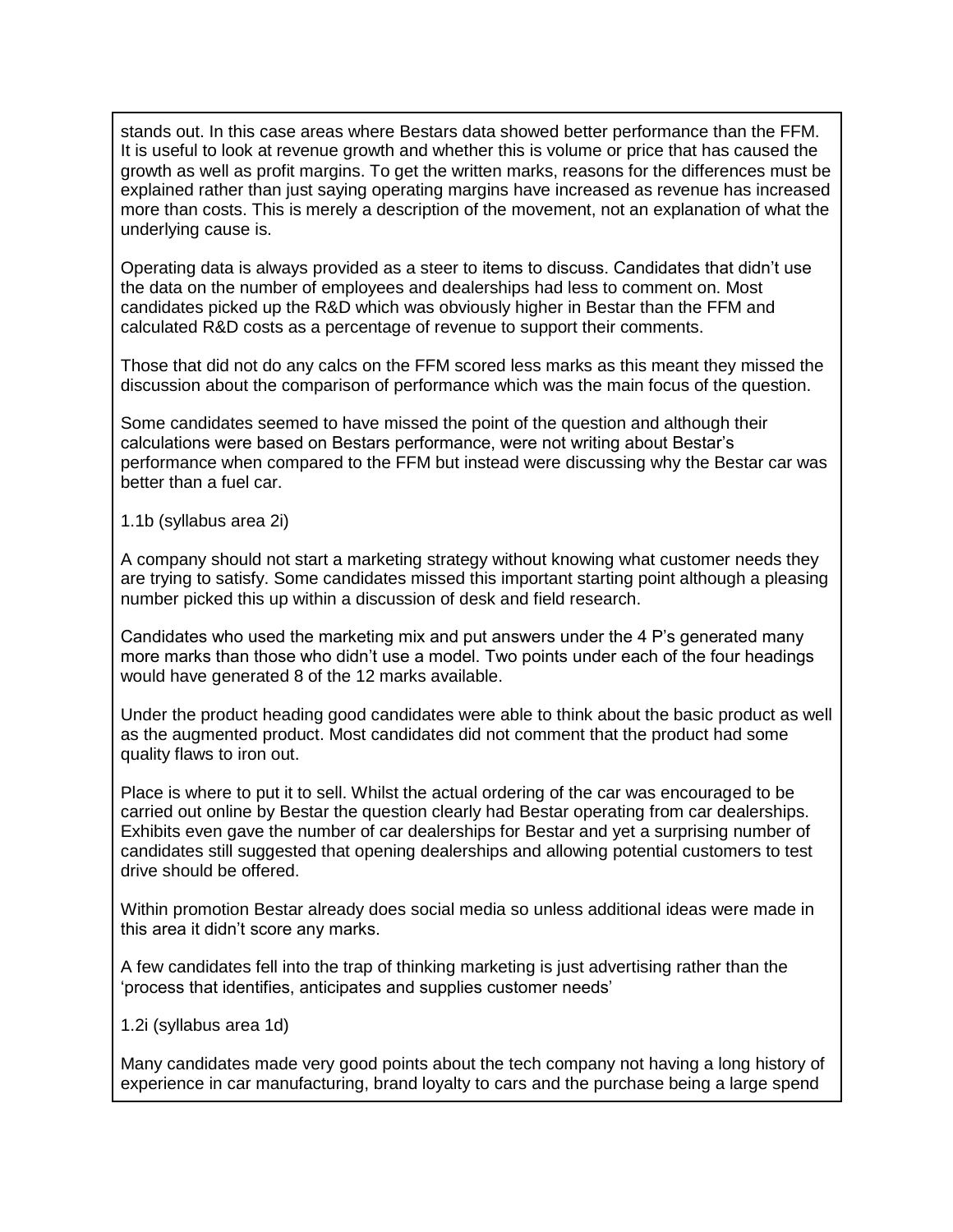for a family so they needed assurances on quality.

Identifying that Bestar was a differentiator with a high price tag and so quality would be expected would have scored a mark.

Very few candidates recognised that Bestar cars were in the introduction/growth stage of the industry life cycle and so customers were likely to be innovators/early adopters who are more likely to overlook faults on products because they are the first to have in the market. If Bestar deals with the faults well in after sales service this will not be a problem. As the cars enter later growth/early maturity phase and Bestar is selling to the mass market they must ensure these faults don't continue as the larger population will not be willing to accept these faults and it will start to damage reputation.

1.2ii (syllabus area 1d)

When evaluating whether to bring the battery production in house a good approach taken by many candidates was to look at the pros and cons of moving the batteries in house. This was a good layout and candidates overall applied their knowledge well to the scenario.

Those who picked up the point that the patented battery was exclusive to Bestar and key to competitive advantage recognised that there was therefore a need for secrecy around the details of the battery. This helped them form a much better argument and gave them a stronger confidence in their conclusion.

Quite a few conclusions didn't conclude. A conclusion needs to be a quick recap on the main drivers for your decision, but we need to see a clear yes or no. Answers that say it depends on further income or that you would say yes if this happened but no if this did are not conclusions.

1.2iii (syllabus area 1h)

In the scenario the non-executive director had asked whether the self-drive option should be sold in the UK if it was illegal. This was the ethical issue. Whilst many answers addressed this some decided to instead discuss the ethical issues of a self-drive car which was not requested.

Whilst is it right to establish the facts in this question to gain marks you need to decide what facts need to be established. Candidates will not get marks for just writing 'establish the facts' to score the answer should look at 'is it being sold in the UK? What are they advertising to customers? Are they making clear it is illegal and should only be used when travelling to other countries?

Answers that were laid out with the ethical issue discussion first followed by a list of actions generated more marks for candidates. For many it was not always clear where the actions were, clearly head up the actions and explain each one.

Question 2 performance (also include the breakdown of syllabus area covered)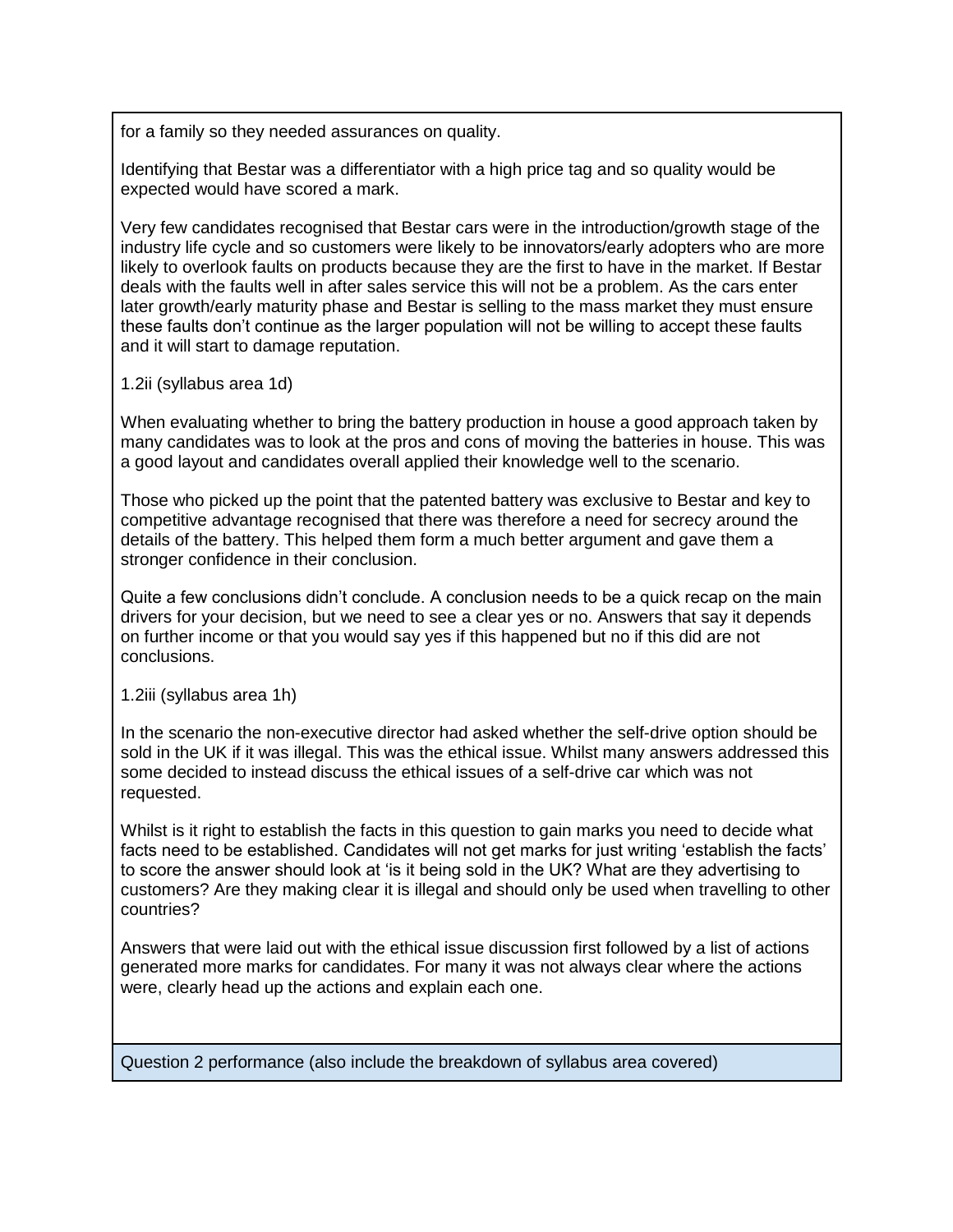2.1a (sylabus area 2j)

The calculation of the number of shelves that could be left empty before Annie made a loss was well attempted by most candidates. Many candidates failed to recognise that Annie could sell her glass art without the shop so this revenue and associated costs should be ignored when calculating the number of shelves that could be left empty.

The discussion on which shelves seemed to cause problems for many candidates with most with little ideas of what to say. Good candidates recognised that having the window full is key to enticing people into the shop and so these should be kept full.

2.1b (syllabus area 2i)

Pricing strategy answers were a mixed bag with better candidates giving examples of different strategies for prices to enable more shelves to be sold. Those that could remember pricing strategies such as cost plus, differentiated pricing and were able to apply how this could be used in the sale of shelves scored well.

Some candidates discussed the 4 C's that can be used to formulate a price but unless within it they actually suggested a price to increase shelf sales this didn't get marks

2.2i (syllabus area 2a)

Where a question is asking for ideas such as what Annie could do with the room above the shop, this is testing a candidate's ability to solve business problems or generate business ideas. For 6 marks there should either be 3 well explained ideas or 6 ideas. Whatever happens in the room it does need to generate extra income. Ideas that didn't link to extra revenue did not score. Many candidates passed this question with sensible revenue generating ideas.

2.2ii (syllabus area 3c)

Evaluating whether Annie should expand by franchising should have been the advantages and disadvantages to Annie of growth by franchise. A clear recommendation should be given at the end.

There was a very clear divide on this question with good answers applying the generic textbook pros and cons of franchising to the scenario to provide well-reasoned advice. Those that merely provided a textbook list did not pass this section.

A small number of candidates incorrectly thought that Annie was going to take a franchise with another brand rather than offer her brand as a franchise. This is likely due to not reading the question carefully.

2.2iii (syllabus area 3c)

Many candidates came out with very good ideas of what Annie could offer her potential franchisees in return for their investment incorporating not only her art experience but also experience of setting up the shop as well as systems operated within her business. Many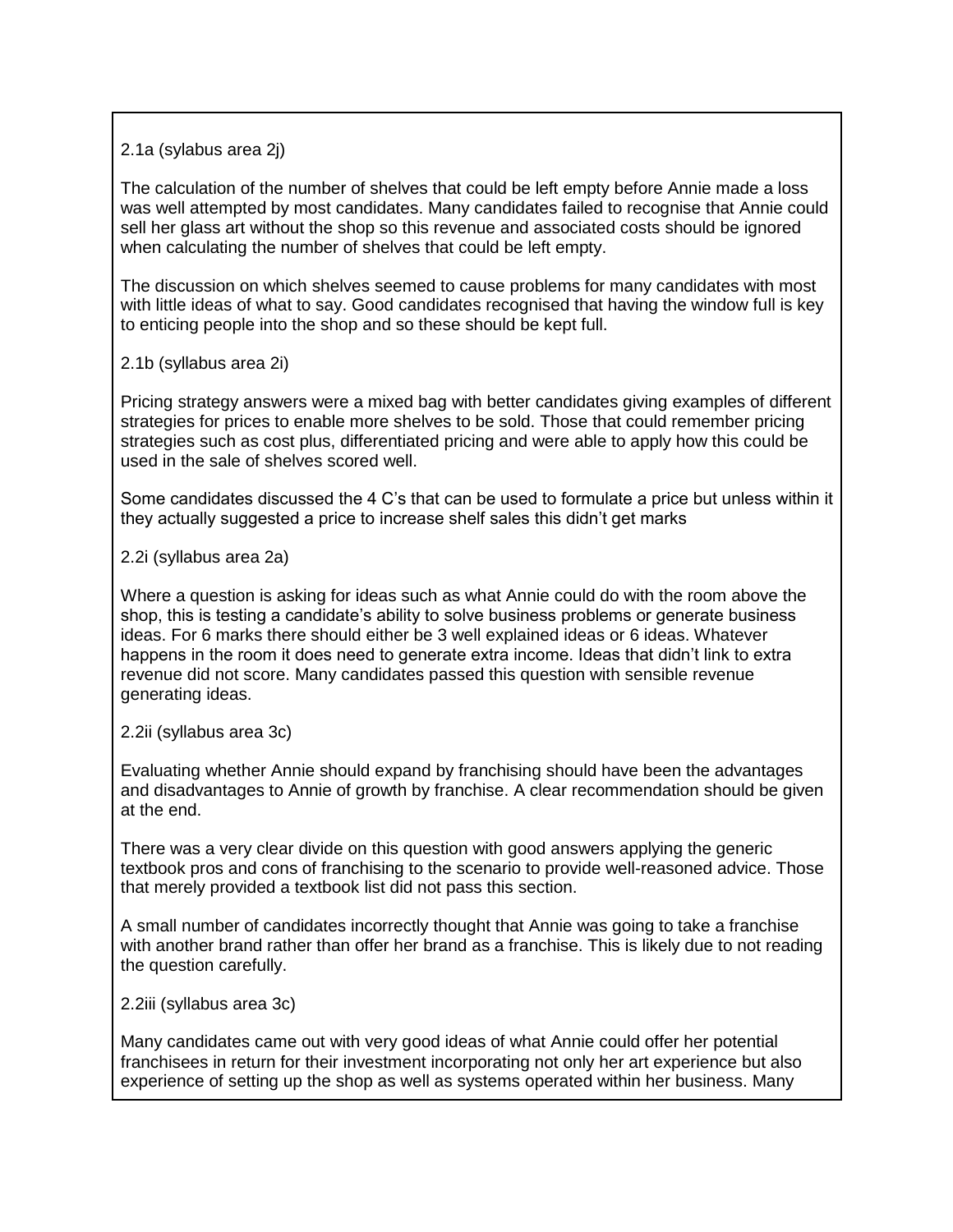candidates had clearly thought about the mark allocation and gave a number of ideas that matched the marks available.

Question 3 performance (also include the breakdown of syllabus area covered)

3.1 (syllabus area 2c)

Stakeholder analysis should be a gift in the exam for a well-practised candidate. Stakeholders were easily identified by all. But the analysis was not done very well. Common mistakes were:

- not explaining why stakeholders were interested in The Village

- not describing what power the stakeholders could exert on the council

- not recognising that they were looking at the power to influence the councils' decisions to pass the plan

A small handful of candidates gave practical ideas on how the council could 'keep stakeholders informed', 'let stakeholders participate.' These phrases alone do not show application of the theory.

3.2 (syllabus area 3j)

Some candidates seemed very prepared for a change management question with answers first stating the type of change that the move to The Village would be, before then identifying the barriers and finally talking through how to deal with the change through a model such as Lewins unfreeze/move/refreeze.

Candidates who split their answer between the three stakeholders requested in the question scored much higher marks than those who didn't. The three stakeholders would all have different barriers and how to sell the changes to each would also require different tactics.

Some candidates didn't apply the theory to the scenario offering no practical ideas on how/what needed to be communicated to break down barriers. The refreeze section of Lewin continues to be a weak part of any answer with candidates having very few practical ideas to reinforce the new behaviour except to throw money at people as a thank you through bonuses or pay rises which would not often be an option in real life.